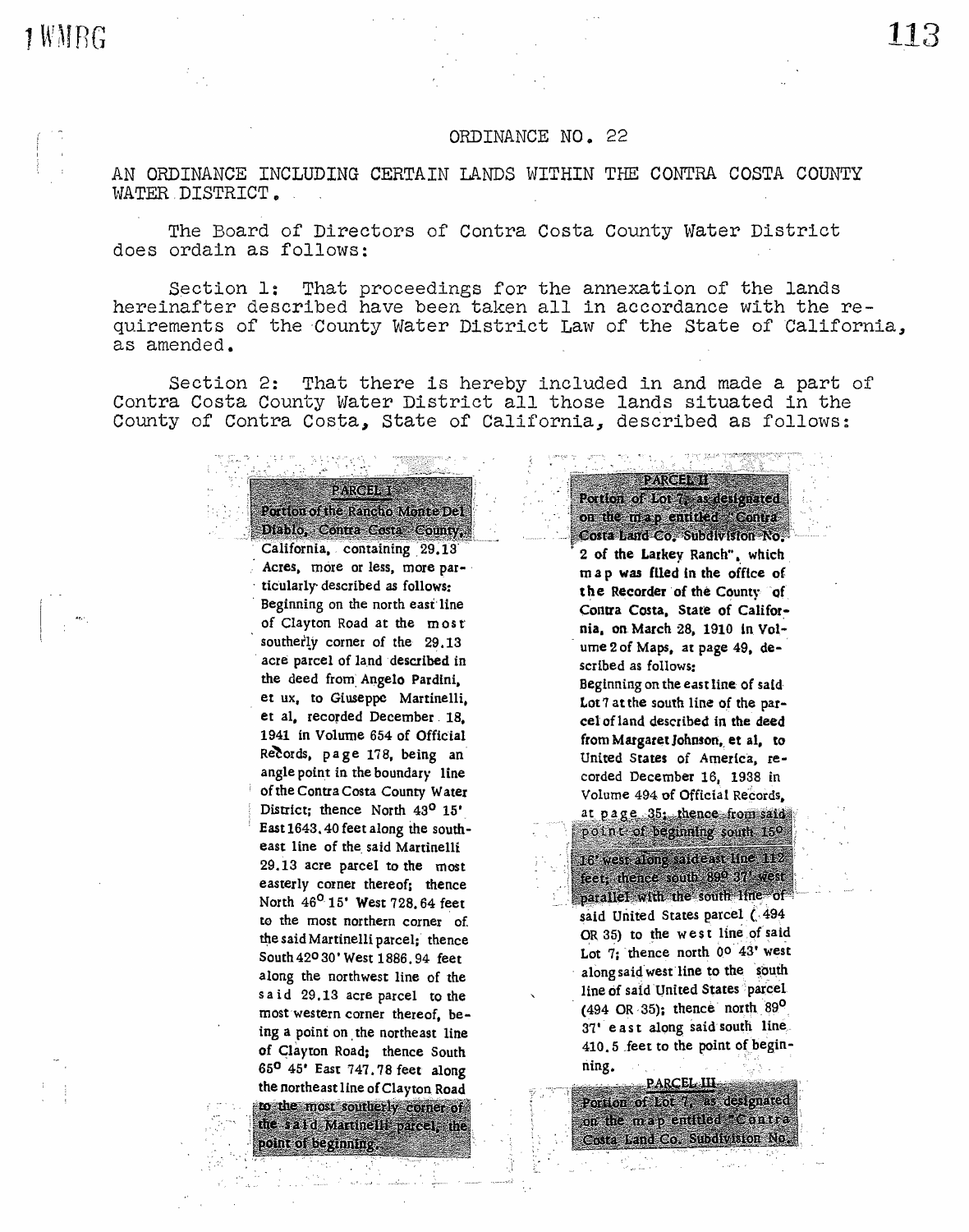map was filed in the office of the Recorder of the County of Contra Costa, State of California. on March 28, 1910 in Volume 2 of Maps, at page 49, de-

2 of the Larkey Ranch", which

scribed as follows:

Beginning on the east line of said. Lot  $7$ , at the south line of the parcel of land described in the deed from Frank· P. Bell, et ux. to Fred Kelleway, et ux, recorded January 5, 1955 in Volume 2451 of Official Records, at page 294; thence from said point of beginning south 150 16' west, along said east line, 105.21 feet; thence south  $89^{\circ}17'$  west. parallel with the south line of said Kelleway parcel, 231.47 feet; thence north  $0<sup>0</sup>43'$ , west,  $101.14$ feet to the south line of said **Kelleyway** parcel; thence *:* north 890 17' east, along said south line, 260.44 feet to the point of beginning.

#### PARCELIV

Portion of Lot-7, as designated on the map entitled "Contra · Costa Land Co. Subdivision No. 2 of the Larkey Ranch", which map was filed in the office of the Recorder of the County of Contra Costa, State of California, on March 28. 1910 in Volume 2 of Maps, at page 49, described as follows:

Beginning in the center line of Second Avenue, at the west line of said Lot 7; thence from said point of beginning north 0<sup>0</sup> 43' west, along said west line, 246.81 feet to the south line of the parcel of land described in the deed from Frank P. Bell; et ux, to Fred Kelleway, et ux, recorded January 5,. 1955 in Volume 2451 **ofOfflcialRec01ds1 at page** 294: thence north ago 17• east, along said south line. 119.13 feet to the west line of the parcel of land described in the deed from Frank P. Bell, et ux, to Fred Kelleyway, et ux. recorded August 20, 1956 in Volume 2828 of Official Records, at page 582; thence south oo 43• **east,** along said west line and along the. direct extension south 0<sup>0</sup> 43' east thereof, 246, 81 feet to the center line of said Second Avenue; thence south 890 17' west, along said center line, 119, 13 feet to

Range 2-East, Mount Diablo Base and Meridian, described as -follows:

point of heginning

**PARCEL-V** 

etion of the Southeast Cinatter

etlen 34, Township@ Nord

Beginning at the South Quarter<br>corner of said section 34; thence North along the North+South midsection line of Section  $34, 1432, 4$ feet, more or less, to its intersection with the boundary line of the Contra Costa County Water District, being the South line of an 83-acre parcel of land described in the deed to F. V. Wilson, recorded in Volume 600: of Official Records at page 377; thence easterly along the boundary line of the Contra Costa County Water Disfrict· *to* the .. Southwestern line of the Southern Pacific Railroad Company's right of way: thence southeasterly along, the southwestern line of the said· Railroad right of way and following the said Contra Costa County Water-District boundary line to the east line of said Section 34; thence South aiong the East line of Section 34 to the southeast c or n er thereof; thence we st along the South line of Section 34 to its south Quarter corner, the point of beginning.

### PARCEL VI

*I* 

Commencing at the most southerly corner of the parcel of land described as Parcel. Two in the deed to Percy W. Treat,  $re$ corded November 25, 1924, in Volume 485 of Deeds, at page 263, in the Recorder•s Office of Contra Costa County, California, being a point of the boundary line of the Contra Costa Canal; thence Southeasterly along the boundary line of the Contra Costa Canal as follows: South  $30^{\circ}$  43' East 73.4 feet, South  $69^{\circ}$  13' East 312.1 feet, and South 790 23' East 387. 7 feet to an angle point in Contra Costa Canal: thence, leaving the boundary line of the Contra Costa Canal. Southeasterly in a direct line th rough a point designated as Engineer's Station 71-00 of Bond Project H. Janacio Valley Extension, 5400 feet to the true point of beginning of this description, said point also being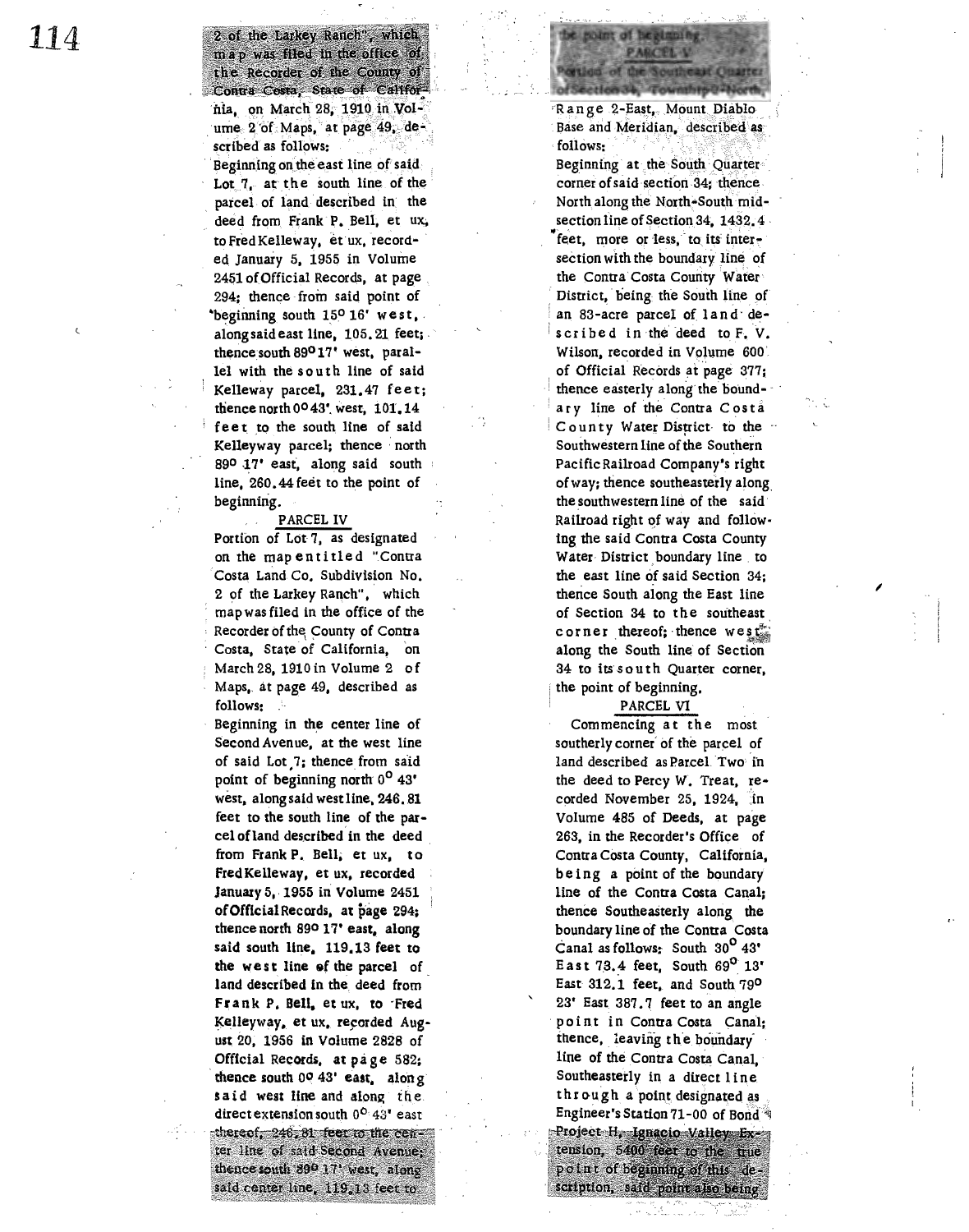1 WMBG

the most westerly corner of the George H. Cardinet Jr. Annex ation to the Contra Costa County Water District, Annexation Ordinance No. 16, Parcel No. 12: thence Northeasterly at right angles 400 feet along the western line of Ordinance No. 16, Parcel 12, and the northerly extension thereof; thence Northwesterly at right angles 400 feet; thence southwesterly at right angles 400 feet to a point which bears northwesterly 400 feet from the point of beginning; thence Southeasterly 400 feet to the point of beginning.

#### PARCEL VII

Being a portion of First Avenue and Lot 25 as shown on the map entitled "Contra Costa Land Co., Subdivision No. 2, of the Larkey Ranch", which map was filed in the office of the Recorder of the County of Contra Costa. State of California, on March 28, 1910 in Volume 2 of Maps.

at page 49, described as follows: Beginning at the intersection of the south thre of First Street as

shown on the said map, with the westerly boundary line of the Contra Costa County Water District; thence Westerly along the southern line of First Street to the intersection thereof with the southerly extension of the west line of the parcel of land described in the deed from Edgar Fox, et ux, to William A, Babcock, Ir., et ux, recorded in January 1949, Recorders File No. 4376; thence Northerly along the said southern extension and along the western line of the said Babcock parcel to the northwest corner there of; thence North 890 17' East 80 feet to the northeast corner of the said Babcock parcel; thence South 0° 43' East along the eastern line of the said Babcock parcel to the north line of First Avenue; thence East along the north line of First Avenue to the western line of the parcel of land described in the de e d'from Richmond Martinez Title Company to Byton H. Strouse, et ux, recorded May 25,

1956, Recorders File No. 33021, thence Northerly along the western The of the said Shouse parcel (File No. 33021) to the northwest corner thereof; thence North 890 17' East 48.32 feet along the north line of the said Strouse parcel to the northeast corner thereof, being a point on the western line of the Contra Costa Canal. and a point on the boundary line of the Contra Costa County Water District; thence Southerly, Westerly and Southerly along the boundary line of the said Contra. Costa County Water District to the south line of First Avenue, the point of beginning.

PARCEL VIII

Portion of Sections 25, and 36 T2N, R2E, and portion of Sections 30 and 31, T2N, R3E, MDB&M, described as follows: Beginning on the west line of the road running North and South along the line between the said Sections 25 and 30, known as Almond Avenue at its intersection with the south line of the north half of the southeast quarter of Section 25, being an angle point in the boundary line of the Contra Costa County Water District; thence following the boundary line of the said water district. west along the south line of the north half of the southeast quarter, 1300 feet more or less, to the southwest corner of the northeast quarter of the southeast quarter of Section 25; thence South 660 feet; thence West to the west line of Rose Avenue: thence South 660 feet to the south line of Section 25; thence East along the south line of Section 25. 20 feet more or less to the South quarter corner of Section 25; thence North 422.5 feet along the North-South midsection line of Section 25 to the northwest corner of Parcel 5. Ordinance No. 16 as annexed to the Contra Costa County Water District; thence east 1031 feet: to the Northeast corner of Parcel No. 5, Ordinance No.  $16$ ; thence. South 422.5 feet to the north dine of Section 36 T2N-R2E thence East along the north line of Section 36, 289 feet more or less to the northwest corner of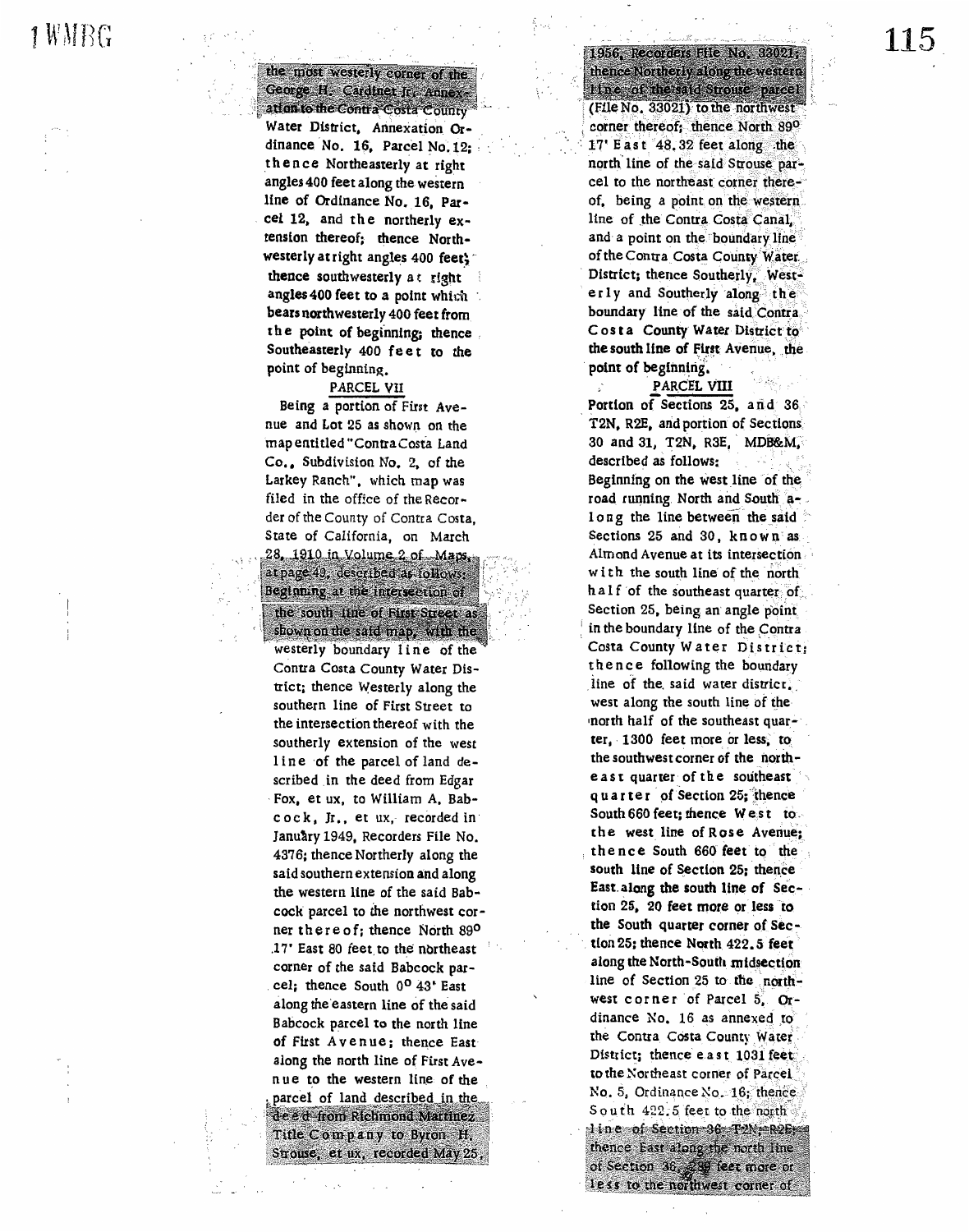# the northeast quarter, of the northeast buarter of Section 36, the neel South 990 feet; thence East 2640 feet more or less to the

west line of the northeast quarter of the northwest quarter of Section 31 T2N. R3E, being the west line of the 10.63 acre parcel described in the deed to Raymond. J. Johnson, et ux, recorded November 19, 1956, Recorder's File No. 72743; thence South along the west line of the Johnson parcel to the southwest corner thereof, being the southwest corner of the northeast quarter of the northwest quarter of Section. 31; thence East  $1279.4$  feet to the center line of Marsh Creek; thence Northerly along the center line of Marsh Creek to its intersection with the boundary line of the Contra Costa County Water Dis• **trict,** being on the south line of the 36.50 acre parcel of land described in the qeed to Vittorio Baldocchi, recorded February 8, 1945. Recorder's- File No. 3177; thence **West** along the south line of. the 36. 50 acre Baldocchi parcel and the we s tern extension thereof to the west line of Almond• Avenue; thence North along the west line of Almond Avenue to the point of beginning. Said Ordinance No. 16 of the Contra Costa County Water District above referred to was recorded in the

of file e of the Recorder of Contra Costa County on January 22, 1957 under Recorder's File No. 4245.

*,,,:*